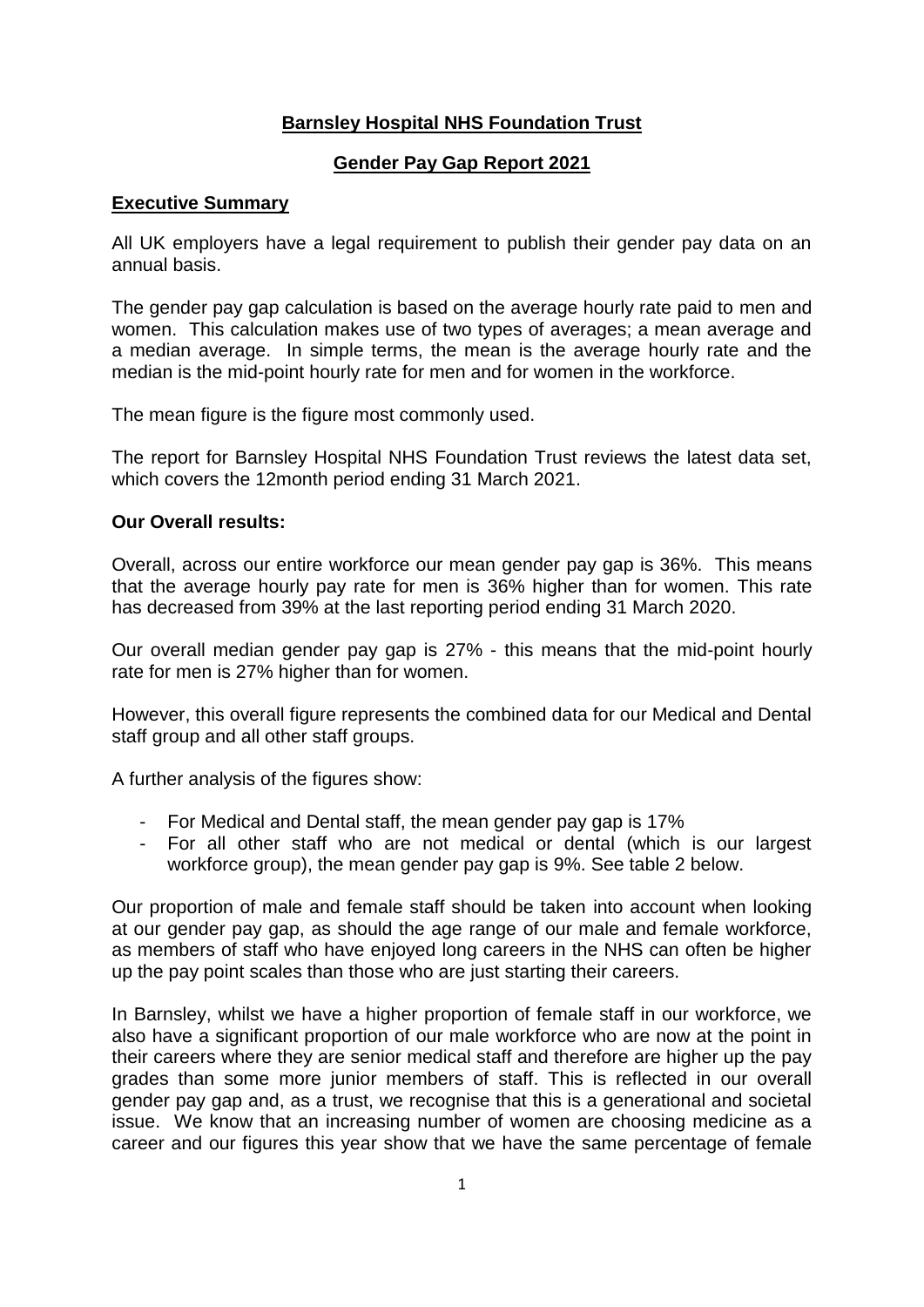junior doctors as male. Over the last 6 years, we have seen an increase in the number of female consultants working at the Trust and as a result, our consultant profile gender gap is reducing as shown below:

| as at 31 |        | %      |      |        |       |
|----------|--------|--------|------|--------|-------|
| March    | Female | Female | Male | % Male | Total |
| 2021     | 68     | 32.54% | 141  | 67.46% | 209   |
| 2020     | 62     | 31.47% | 135  | 68.53% | 197   |
| 2019     | 56     | 28.57% | 140  | 71.43% | 196   |
| 2018     | 48     | 28.40% | 121  | 71.60% | 169   |
| 2017     | 45     | 28.48% | 113  | 71.52% | 158   |
| 2016     | 41     | 28.28% | 104  | 71.72% | 145   |
| 2015     | 41     | 28.08% | 105  | 71.92% | 146   |

Table 1

#### Table 2

|                 | Non-medical | Medical &    | Overall     |
|-----------------|-------------|--------------|-------------|
|                 | & dental    | dental staff | workforce   |
|                 | staff mean  | mean hourly  | mean hourly |
|                 | hourly rate | rate $(f)$   | rate $(f)$  |
|                 | (f)         |              |             |
|                 |             |              |             |
| Men             | 16.33       | 39.47        | 24.61       |
|                 |             |              |             |
| Women           | 14.88       | 32.86        | 15.82       |
| Mean gender pay | 9%          | 17%          | 36%         |
|                 |             |              |             |
| gap %           |             |              |             |
|                 |             |              |             |

For Medical and Dental staff, the mean gender pay gap at the last reporting period ending 31 March 2021 has decreased to 17% from 24% in the previous reporting period ending 31 March 2020.

The proportion of male and female employees in the lowest pay quartile is 88% female and 12% male, compared to the proportion of male and female employees in the highest pay quartile which is 66% female and 34% male. (The quartile information is created by sorting all employees by their hourly rate of pay and then splitting the list into 4 equal parts to create 4 pay quartiles).

The gender pay gap data we report also includes bonus payments. The consultants' clinical excellence awards (CEAs) are included in the bonus pay calculation. Following publication of previous results, we have undertaken proactive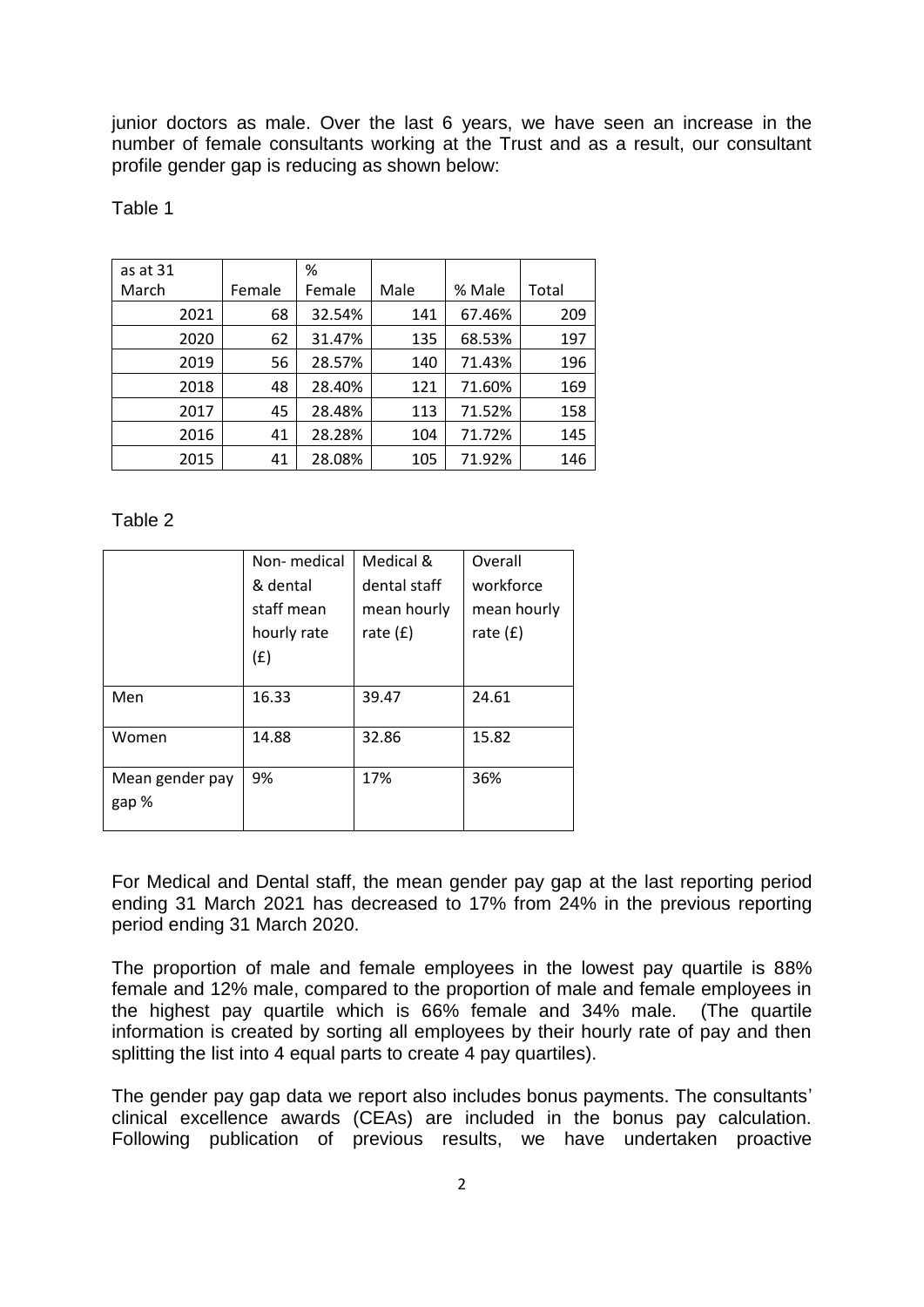communications and publicity, and training support has been offered to female and male consultants on how to apply for CEAs.

Our mean gender bonus pay gap has increased since the previous reporting period ending 31 March 2020 from 51% to 70%. Our median gender bonus pay gap has also increased since the previous reporting period ending 31 March 2020 from 74% to 88%.

#### **Gender Pay and Equal Pay – the difference:**

It is important to be clear about the difference between gender pay and equal pay. The solutions to equal pay and gender pay are different. Closing the gender pay gap is a broader societal as well as organisational issue. Equal pay is specific to men and women doing comparable roles for different pay.

Though we have a gender pay gap due to our disproportionate representation of men and women within the workforce (as reflected across the NHS), we are confident that we pay equally and fairly in accordance with the nationally recognised Agenda for Change and Medical & Dental pay structures and our locally recognised Senior Manager and Director pay structures.

#### **Actions taken this year to reduce our gender pay gap and our future intentions:**

As a trust we are committed to supporting the career progression and ensuring equal opportunities for women and men within our workforce. Our talent management and leadership development programmes are designed to nurture our future leaders regardless of their gender.

We have a range of family friendly policies, supporting childcare, flexible working, fair rostering and leave provision. We have published a number of toolkits to help managers in applying these policies for our staff and have held a series of policy training sessions for managers. We intend to increase and showcase the flexible working arrangements in the Trust to create a flexible working culture.

Work has commenced to raise awareness and increase recognition of staff who are carers. We have reviewed our carers leave policy and provision, and plan to set up a peer support group for our working carers to identify and help address the issues they face, leading to improved engagement and retention.

We welcome this report and the findings. The data has given us the opportunity to understand what else we can do to further reduce our gender pay gap. Ultimately, our aim is to ensure that men and women have equal opportunities in the workforce at all levels.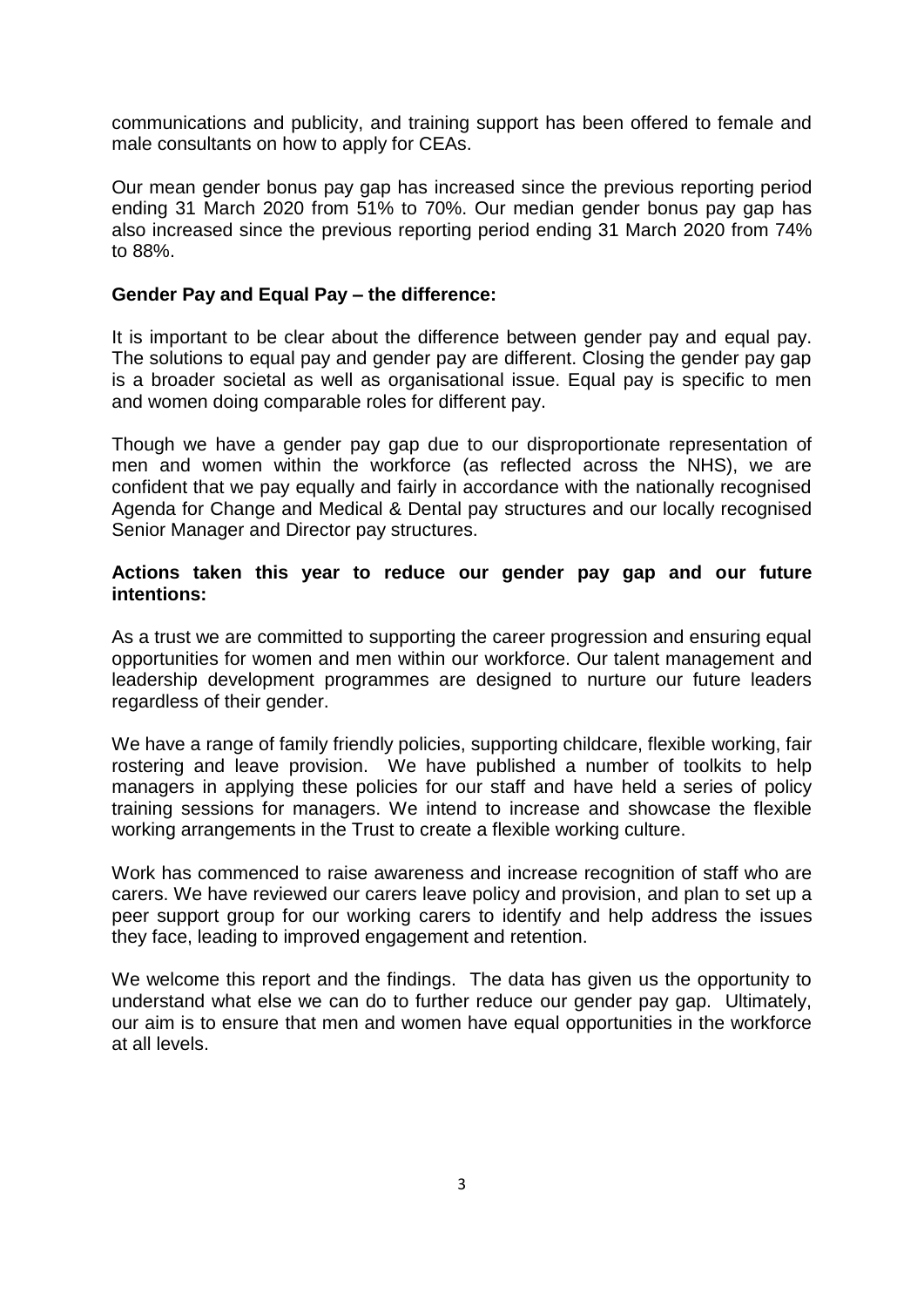# **Gender Pay Gap Detailed Results**

Our gender pay gap results (based on the hourly pay rates our employees received on 31 March 2021 ) are as follows:

- Our mean gender pay gap is 36%
- Our median gender pay gap is 27%
- Our mean bonus gender pay gap is 70%
- Our median bonus gender pay gap is 88%
- Our proportion of males receiving a bonus payment is 37%
- Our proportion of females receiving a bonus payment is 14%
- Our proportion of males and females in each quartile pay band is;

| Pay Quartile | Female % | Male % |
|--------------|----------|--------|
|              | 88       |        |
|              | 88       | 10     |
|              | 87       | 13     |
|              | 66       | 34     |

### **The reasons behind our gender pay gap -**

- ➢ The mean and median gender pay gap can be explained by the observation that while men make up only 18% of the workforce, there is a disproportionate number of males, 34% in the highest paid quartile.
- ➢ The Trust's mean gender pay gap is 36% in favour of men (women earn 36% less than men) compared to the national average of 7.9% in favour of men (source: Annual Survey of Hours and Earnings, Office for National Statistics, 2021).
- ➢ There is no significant mean gender pay gap in the Non-medical & Dental staff groups (9%). There is a mean gender pay gap of 17% in the Medical & Dental staff group.
- $\triangleright$  The table below shows Agenda for Change pay bands 2 to 8b split by gender and average hourly rate:

| <b>Band</b> | Female | Male | Ave hourly rate female Ave hourly rate male |       |
|-------------|--------|------|---------------------------------------------|-------|
|             | 545    | 70   | 10.25                                       | 10.06 |
|             | 454    | 52   | 10.92                                       | 10.97 |
|             | 182    | 29   | 11.92                                       | 11.36 |
|             | 613    | 76   | 15.02                                       | 14.52 |
| 6           | 506    | 69   | 18.22                                       | 17.83 |
|             | 262    | 58   | 21.45                                       | 21.19 |
| 8a          | 84     | 20   | 24.62                                       | 24.69 |
| 8b          | 18     | 12   | 28.90                                       | 28.30 |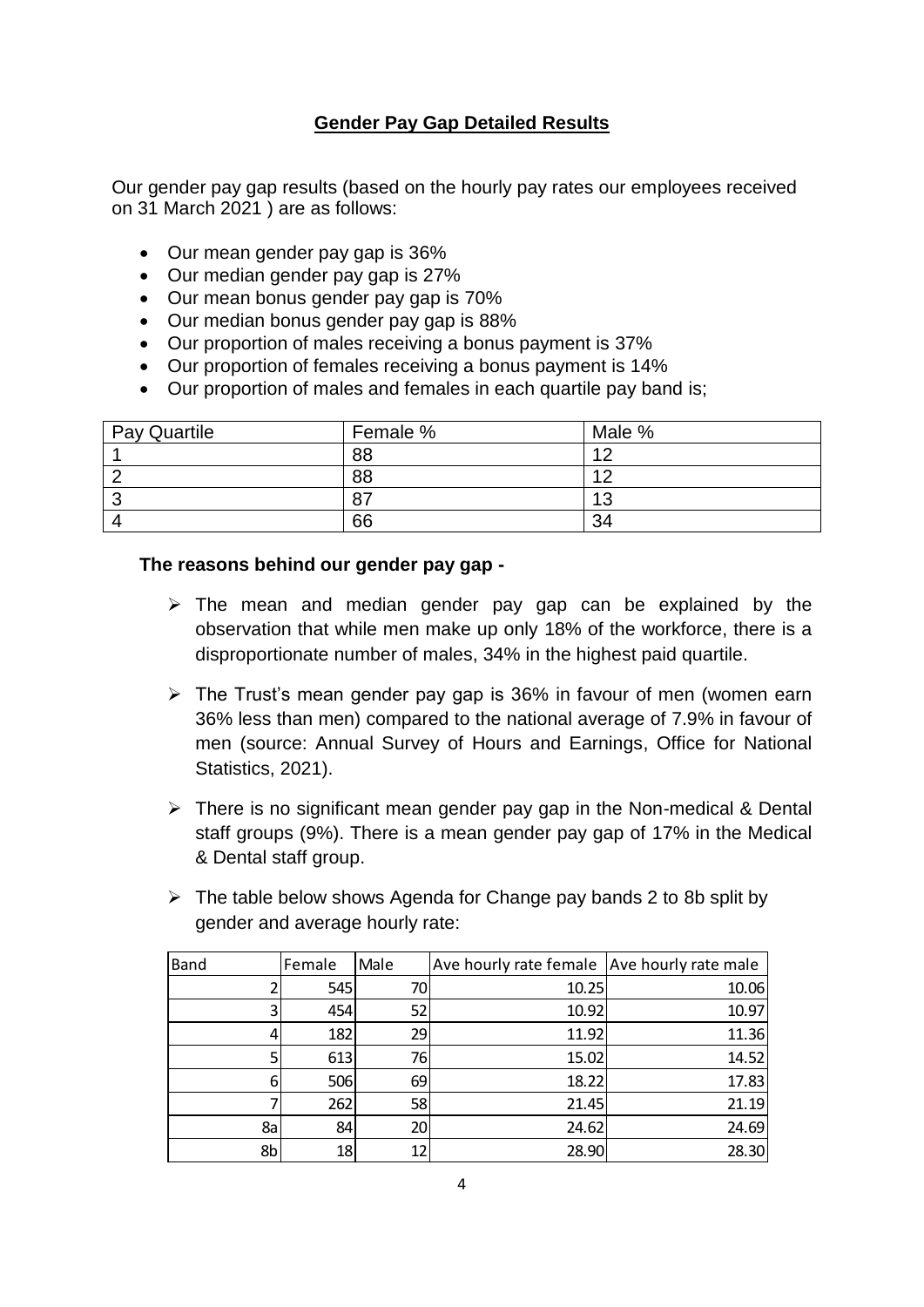- $\triangleright$  The female average hourly rate is higher in all AfC pay bands except band 3 and 8a, where the male average hourly rate is higher by only 0.05p and 0.07p.
- $\triangleright$  As at 31 March 2021 there were 16 female (57%) and 12 male (43%) employees on Local Senior Manager or Exec/Non-Exec Director pay scales, compared to 47% of very senior manager roles in the NHS held by women (NHS Employers data from NHS Digital workforce statistics 2018).
- ➢ There were 68 female (33%) and 141 male (67%) M&D consultants, compared to 63% of consultants who are men and 37% of consultants who are women in the NHS (NHS Employers data from the NHS Digital workforce statistics 2018). There were 28 female (60%) and 19 male (40%) foundation doctors.
- $\triangleright$  The gender split by age shows the majority of female doctors are young ( of those aged 21 – 40, 55% are female compared to 45% male) and the majority of male doctors are older (of those aged 41 and over, 71% are male and 29% are female).

In the reporting period, there were 137 medical staff (46 women and 91 men) who received Clinical Excellence Awards which accounts for 60% of all bonuses awarded. There were 53 staff (46 women and 7 men) who received Long Service Awards in the form of monetary awards which accounts for 39% of all bonuses awarded. 16% of the total number of 'relevant employees' received bonus pay.

|      | Female | <i>Male</i> | Total received CEA |
|------|--------|-------------|--------------------|
| 2019 | 23,    | 58          | 01                 |
| 2020 | 23     | C 1         |                    |
| 2021 | 16     | Ω1          |                    |

- ➢ Table below shows Clinical Excellence awards received
	- $\triangleright$  The number of recipients was higher in 2021 as the funds were distributed equally amongst all eligible consultants instead of running an award ceremony.

#### **Reducing our gender pay gap:**

### ➢ **Supporting flexible working and ensuring fair rostering**

93% of part time workers are female, compared to 74% of full-time workers who are female;

|                  | lFemale.     | <b>IMale</b> | 1% Female working | % Male working |
|------------------|--------------|--------------|-------------------|----------------|
| IPart time       | <b>1320i</b> | 90I          | 93.00%            | 7.00%I         |
| <b>Full time</b> | 15331        | 533I         | 74.00%।           | 26.00%         |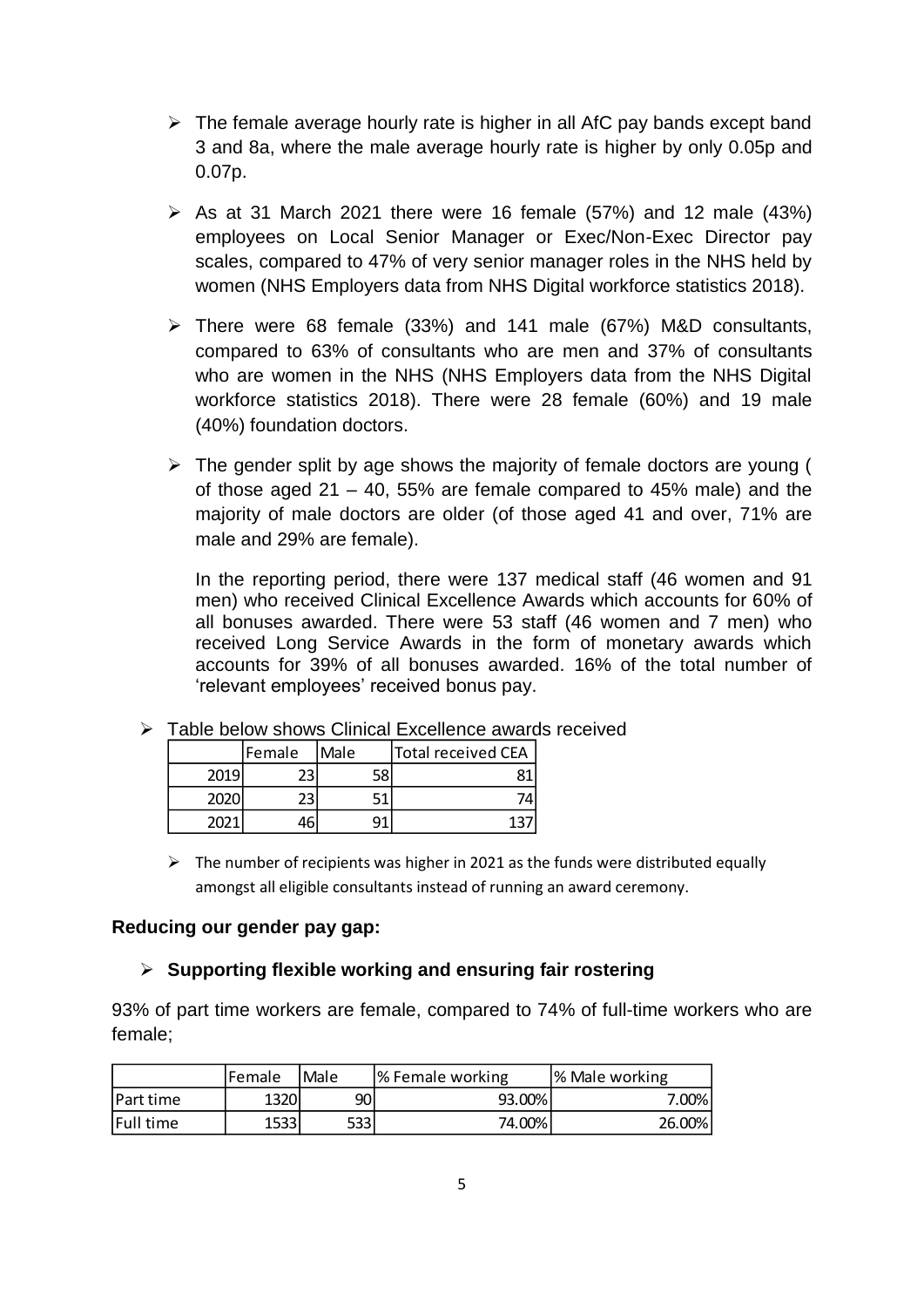The gender pay gap results show that men's average hourly rate is higher for both part time and full time workers;

|                  | <b>IFemale</b> | <b>IMale</b> | Ave hourly rate female Ave hourly rate male |       |
|------------------|----------------|--------------|---------------------------------------------|-------|
| <b>Part time</b> | 1320           | 90I          | 15.70l                                      | 24.05 |
| Full time        | 15331          | 533I         | 16.00l                                      | 24.70 |

As at 31 March 2021, there were 101 women on maternity leave and no women on adoption leave. There were no men on adoption or maternity support (paternity leave). There were no women or men on shared parental leave.

These results tell us that the provision and fair access to part time and flexible working opportunities are important to support the needs and retention of our workforce.

We have completed a review of our flexible working policy and procedure to ensure fair access and enable better monitoring, reporting and recording of request numbers and outcomes.

We have also updated the rostering policy and fair rostering top tips at a series of drop in training sessions for managers.

## ➢ **Identifying and supporting our staff who are carers**

We recognise we need to do more to support our staff who are carers. Our 2020 staff survey results tell us that 42.5% of respondents have regular child care responsibilities and 34.3% of respondents regularly look after or support family members or others because of long term ill health/disability or problems related to old age.

We have reviewed our carers leave policy and provision, and we plan to set up a peer support group to identify and help address the issues they face, leading to improved wellbeing, engagement and retention.

### **Sharing our gender pay gap with our employees**

It is important to share and explain our gender pay gap and our action plan to reduce the gap with our employees, trade union representatives and managers. In particular to be clear about the difference between gender pay and equal pay.

It is proposed to share the information with the Joint Partnership Form and the Joint Local Negotiating Committee and explain what the data shows. Also, to agree an internal communications message for distribution and briefing all staff.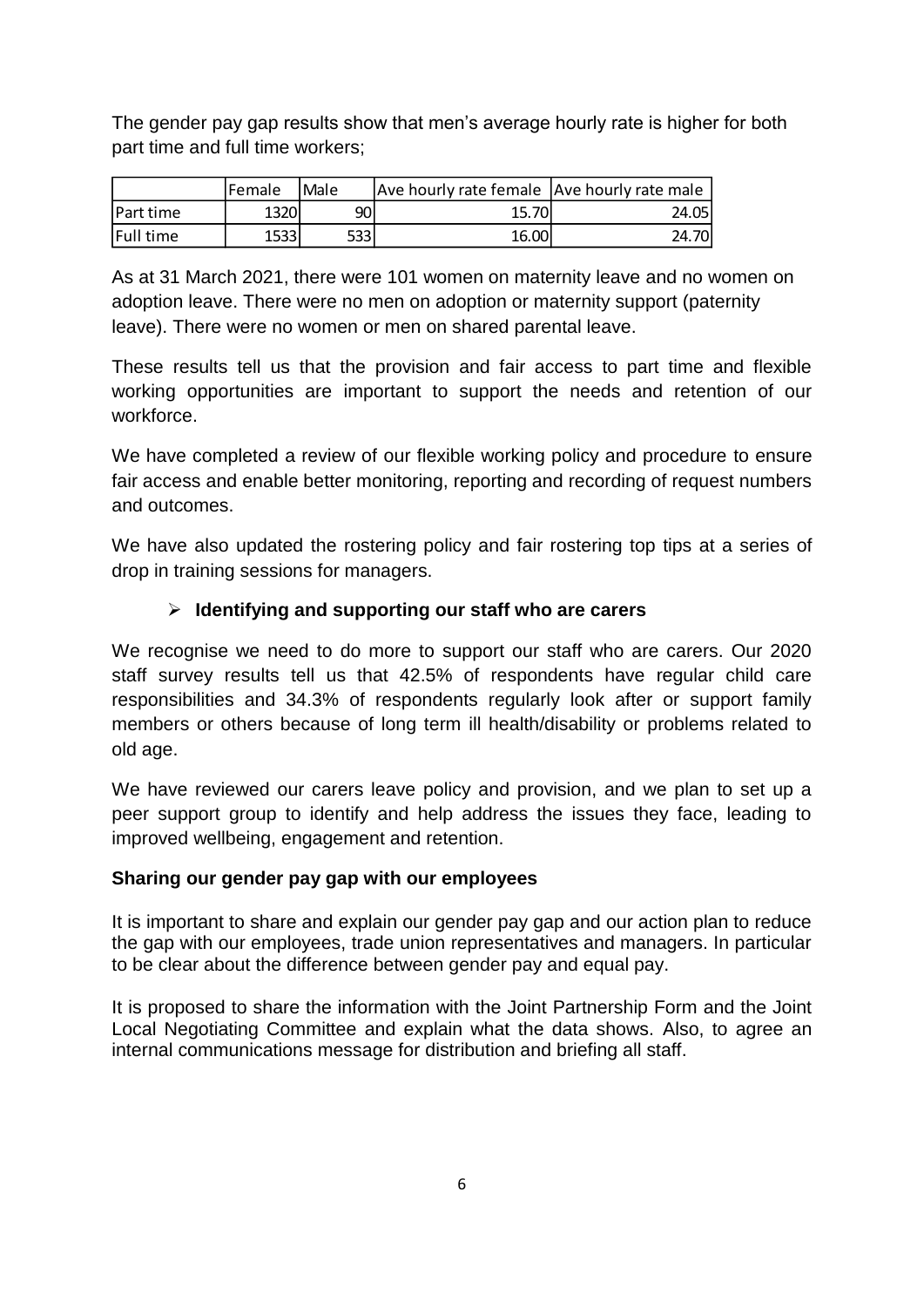### **The difference between gender pay and equal pay**

It is important to be clear about the difference between gender pay and equal pay. The solutions to equal pay and gender pay are different. Closing the gender pay gap is a broader societal as well as organisational issue.

Though we have a gender pay gap due to our disproportionate representation of men and women within the workforce (as reflected across the NHS), we are confident that we pay fairly in accordance with the nationally recognised Agenda for Change and Medical & Dental pay structures and our locally recognised Senior Manager and Director pay structures.

As part of the introduction of the Agenda for Change modernised NHS pay structure in 2004 was the development of the NHS Job Evaluation Scheme as a means of determining pay bands for posts. The key feature in both the design and implementation of this scheme was to ensure equal pay for work of equal value. The scheme has been tested legally and has been found to be equal pay compliant. The process involves use of job descriptions and person specifications which accurately reflect the demands of the job. Jobs are then locally matched to national benchmark profiles or locally evaluated and consistency checked by trained matching panel members and job evaluators consisting of management and staff side representatives working in partnership. The jobs are scored against a sufficiently large number of weighted factors (16) to ensure that all significant job features have been measured fairly. This includes specific factors to ensure that features of predominantly female jobs are fairly measured, for example communication and relationship skills, physical skills, responsibilities for patients and emotional effort. Scoring and weighting has been designed in accordance with a set of genderneutral principles, rather than with the aim of achieving a particular outcome, for example all responsibility factors are equally weighted to avoid one form of responsibility been viewed as more important than others.

The NHS Staff Council job evaluation handbook provides guidance and advice on the NHS job evaluation scheme, which has been used to shape the Trust's locally agreed job evaluation policy and procedure.

### **Conclusion**

The People Committee is asked to approve the report and action plan for external publication on the designated government website and the Trust's website by **the reporting deadline of 30 March 2022.**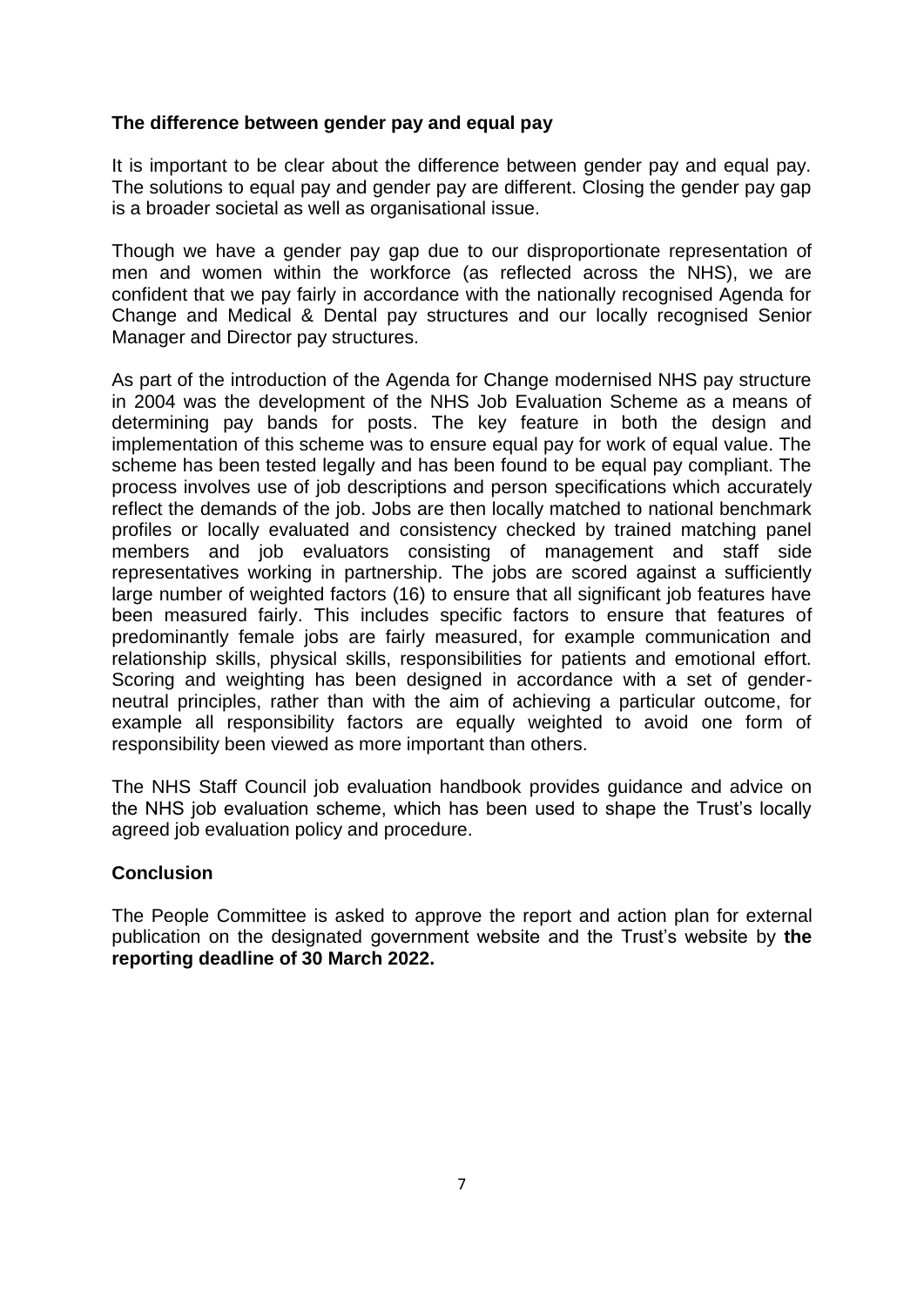## **Appendix 1**

### **Gender Pay Gap Data**

Data from ESR as at 31 March 2021

Data based on 3476 Full Pay Relevant Employees.

A " Full Pay Relevant Employee" is any employee who is employed on the snapshot date (31 March 2021) and who is paid their usual full basic pay during the relevant pay period (1 – 31 March 2021).

## **Proportions of male and female employees in each pay quartile based on Ordinary Pay**

| <b>Quartile</b> | <b>Female</b> | <b>Male</b> | Female % | Male % |
|-----------------|---------------|-------------|----------|--------|
|                 | 766.00        | 103.00      | 88.15%   | 11.85% |
|                 | 763.00        | 106.00      | 87.80%   | 12.20% |
| 3               | 754.00        | 115.00      | 86.77%   | 13.23% |
| 4               | 570.00        | 299.00      | 65.59%   | 34.41% |



### **Key Points:**

- Ordinary pay includes basic pay, allowances, pay for leave, shift premium pay and on call pay.
- In order to create the quartile information all staff are sorted by their hourly rate of pay this list is then split into 4 equal parts (where possible).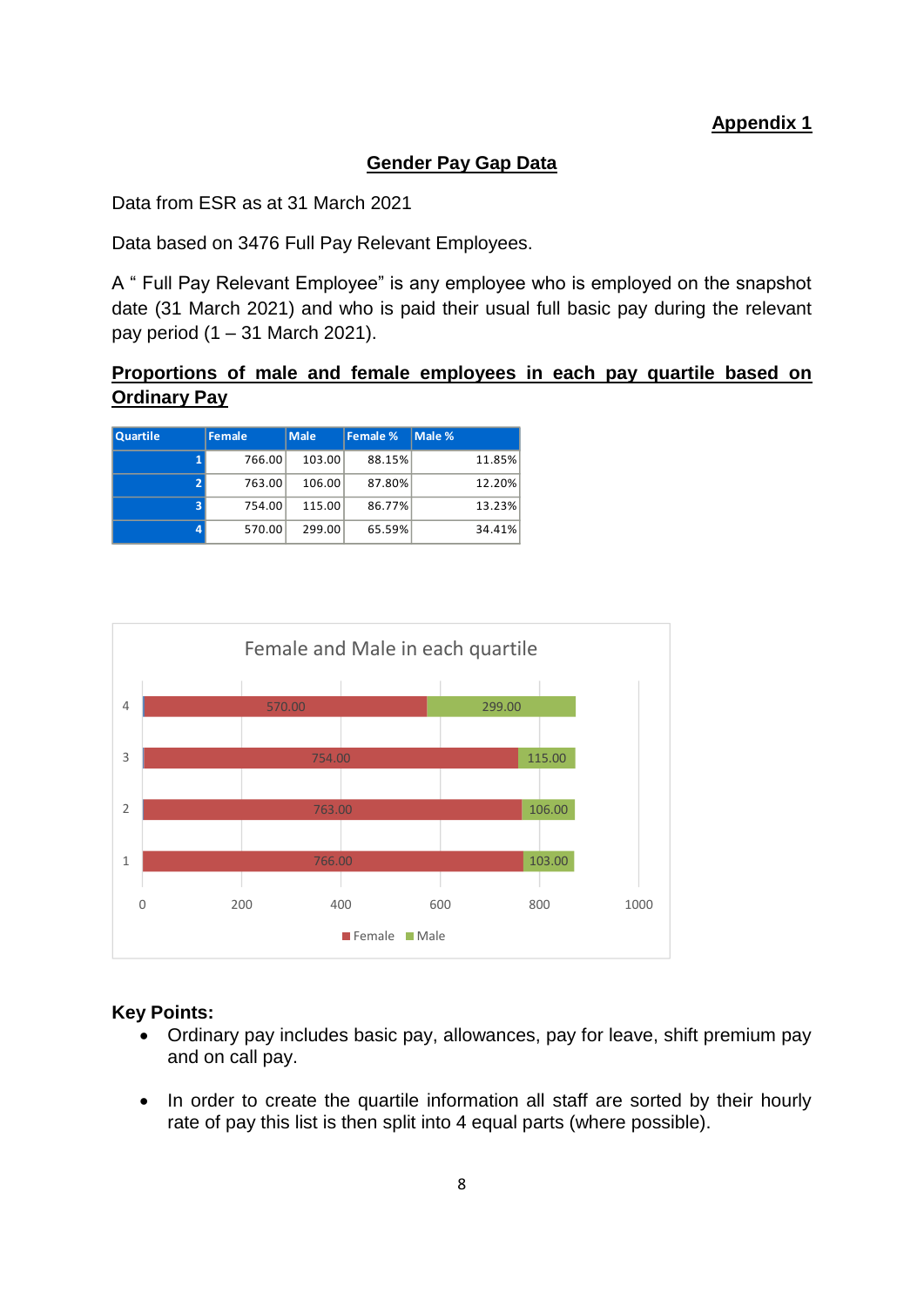- To calculate the hourly pay, the employee's bonus payments (this includes clinical excellence awards, discretionary points awards and long service awards) are added to their ordinary pay and this is divided by the employee's number of working hours.
- To calculate the number of working hours the on call units worked and basic hours are added together. This inflates the units worked which then lowers the hourly pay. For example 162.95 basic hours plus 48.00 on call weekend plus 121.00 on call weekday equals 331.95 units worked divided by the pay value £4301.41 equals an hourly pay of £12.96
- Elements of salary sacrifice have been removed

| <b>Gender</b>     | <b>Avg. Hourly Rate</b> | <b>Median Hourly Rate</b> |
|-------------------|-------------------------|---------------------------|
| <b>Male</b>       | 24.6100                 | 19.6300                   |
| <b>Female</b>     | 15.8200                 | 14.2200                   |
| <b>Difference</b> | 8.7900                  | 5.4100                    |
| Pay Gap %         | 35.72%                  | 27.56%                    |



#### **Key Points:**

• The mean hourly and the median hourly rate of pay is calculated from a specific pay period, in this case it is 1st of March to 31st March 2021. The hourly rate is calculated for each employee based on 'ordinary pay' which includes basic pay, allowances and shift premium pay. The median rate is calculated by selecting the average hourly rate at the mid-point for each gender group.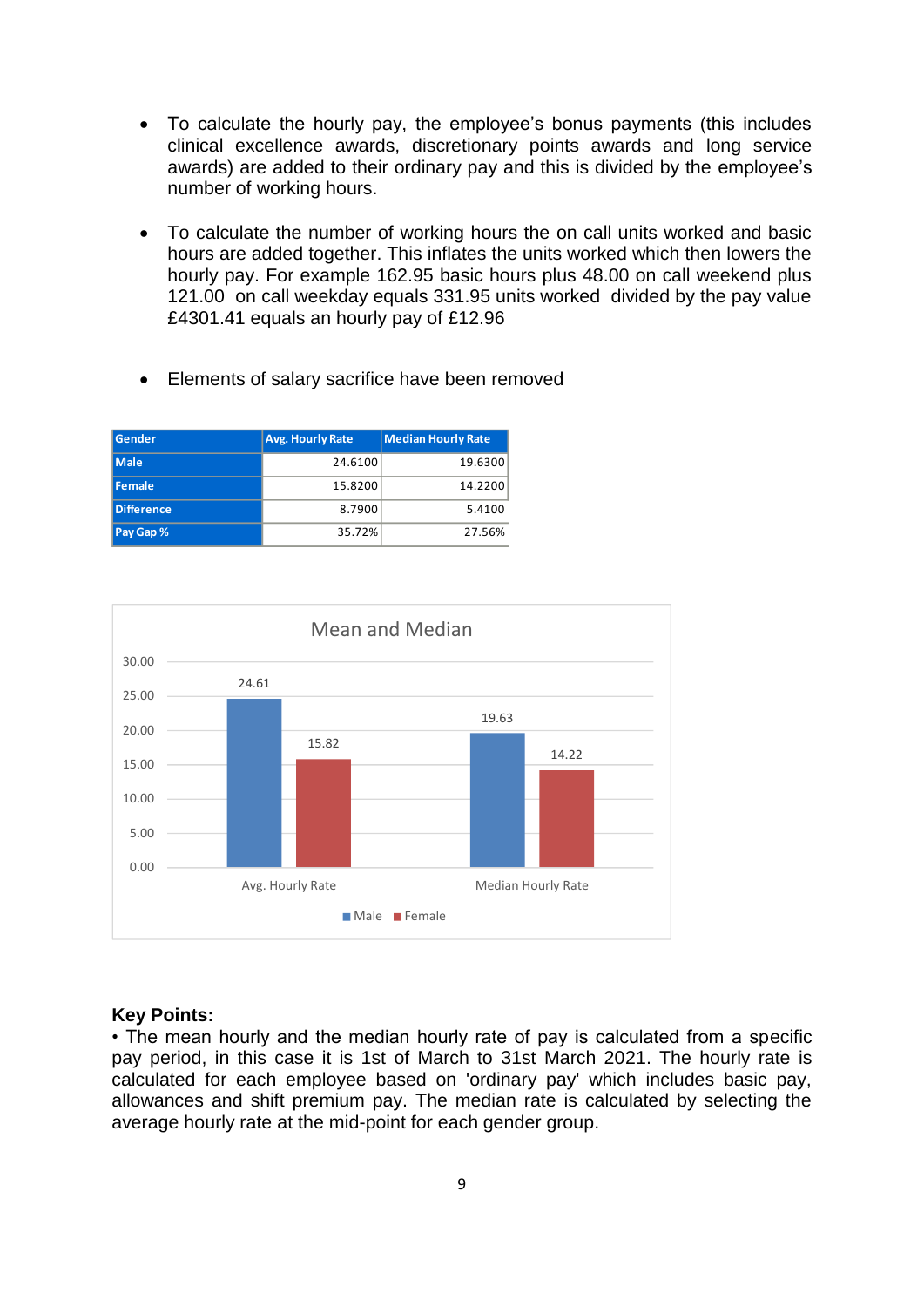• The percentage variance for the mean hourly rate of pay is 8.79%. This calculation is based on the mean hourly rate of 2853 female staff compared to 623 male staff; because the average is calculated over different numbers of staff (there are over 4 times more female staff), some variance is to be expected.

•The data includes both staff on Agenda for Change and staff on non-Agenda for Change terms and conditions (see sections below for a breakdown of Medical & Dental Staff and Non-Medical & Dental Staff gender pay gap results).

| Quartile 1 |        |      |                  |                |        |     |
|------------|--------|------|------------------|----------------|--------|-----|
|            | Female | Male | % Female working | % Male working | total  |     |
| Part time  | 366    | 21   | 94.57%           | 5.43%          |        | 387 |
| Full time  | 400    | 82   | 82.99%           | 17.01%         |        | 482 |
|            |        |      |                  |                |        |     |
| Quartile 2 |        |      |                  |                |        |     |
|            | Female | Male | % Female working | % Male working | total  |     |
| Part time  | 326    | 12   | 96.45%           | 3.55%          |        | 338 |
| Full time  | 437    | 94   | 82.30%           | 17.70%         |        | 531 |
|            |        |      |                  |                |        |     |
| Quartile 3 |        |      |                  |                |        |     |
|            | Female | Male | % Female working | % Male working | total  |     |
| Part time  | 394    | 15   | 96.33%           | 3.67%          |        | 409 |
| Full time  | 360    | 100  | 78.26%           | 21.74%         |        | 460 |
|            |        |      |                  |                |        |     |
| Quartile 4 |        |      |                  |                |        |     |
|            | Female | Male | % Female working | % Male working | Itotal |     |
| Part time  | 234    | 42   | 84.78%           | 15.22%         |        | 276 |
| Full time  | 336    | 257  | 56.66%           | 43.34%         |        | 593 |

**Within each Quartile by Gender working Part time or Full time :**

#### **Key Points:**

Proportion of part time workers who are female is consistent throughout pay quartiles 1 to 3 (95 – 96%). There are less full time workers who are female in quartile 4 (57%) compared to the lower pay quartiles.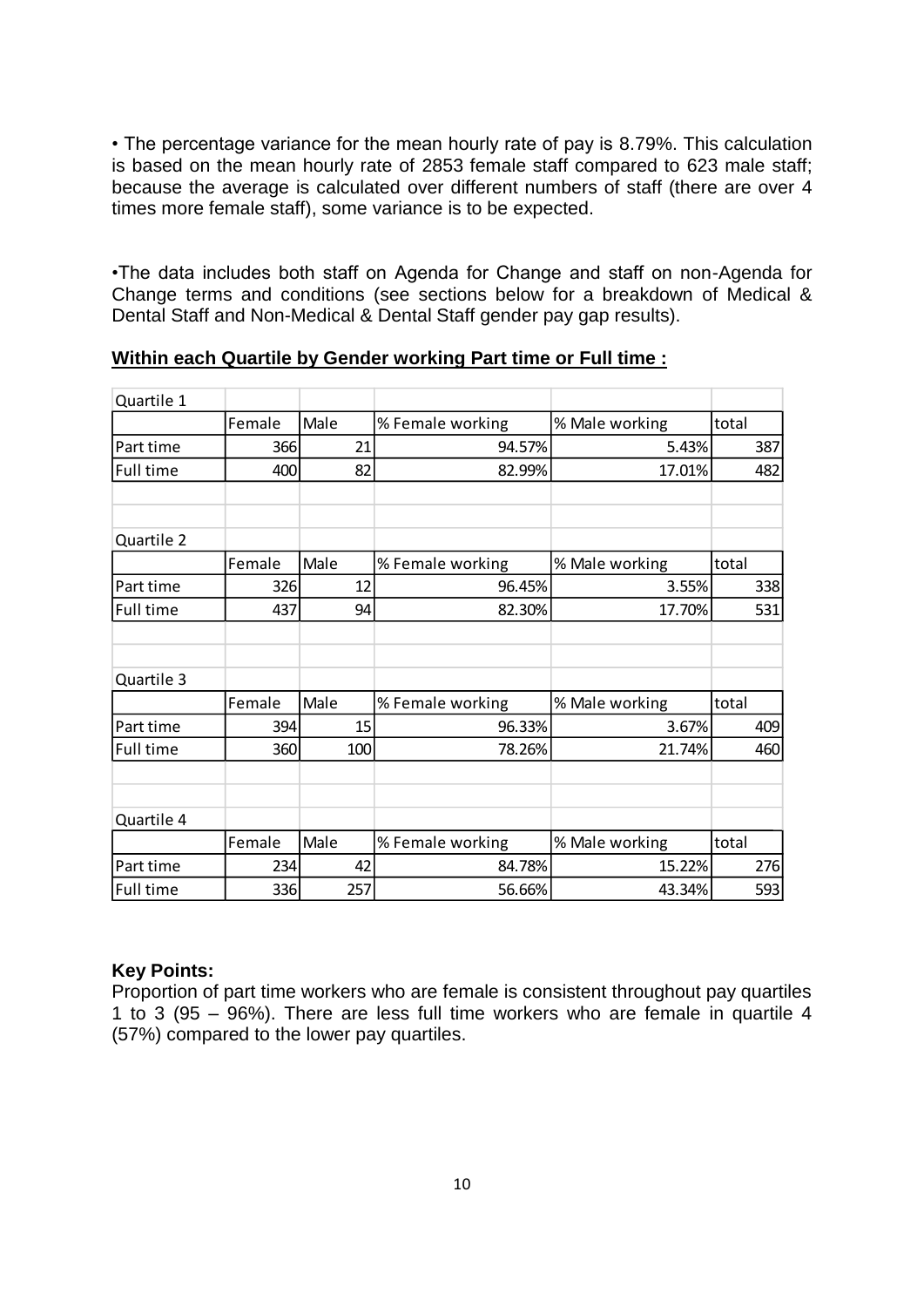### **Mean and Median Gender Bonus Pay Gap Results**

Data based on **3721** Relevant Employees.

"Relevant Employees" are all employees who are employed on the snapshot date (31 March 2021) and this term includes full-pay relevant employees and also other employees employed on the snapshot date but on less than full pay because of leave (which has reduced pay).

| Gender            | <b>Ave Pay</b> | <b>Median Pay</b> |
|-------------------|----------------|-------------------|
| <b>Male</b>       | 18,787.52      | 9,850.00          |
| Female            | 4,977.63       | 673.25            |
| <b>Difference</b> | 13,809.89      | 9,176.75          |
| Pay Gap %         | 73.51%         | 93.16%            |

The bonus period is a twelve month period that ends on the snapshot date. And will always be the preceding twelve months.



### **Proportion of male and female employees who received bonus pay**

|        |     | Gender Employees Paid Bonus Total Relevant Employees  % |       |
|--------|-----|---------------------------------------------------------|-------|
| Female | 283 | 3032                                                    |       |
| Male   |     | 6891                                                    | 39.48 |

### **Key Points:**

- The gender pay gap calculations make use of two types of averages; a mean average and a median average.
- Mean averages give a good overall indication of the gender pay gap, but very large or small pay rates or bonuses can 'dominate' and distort the answer. For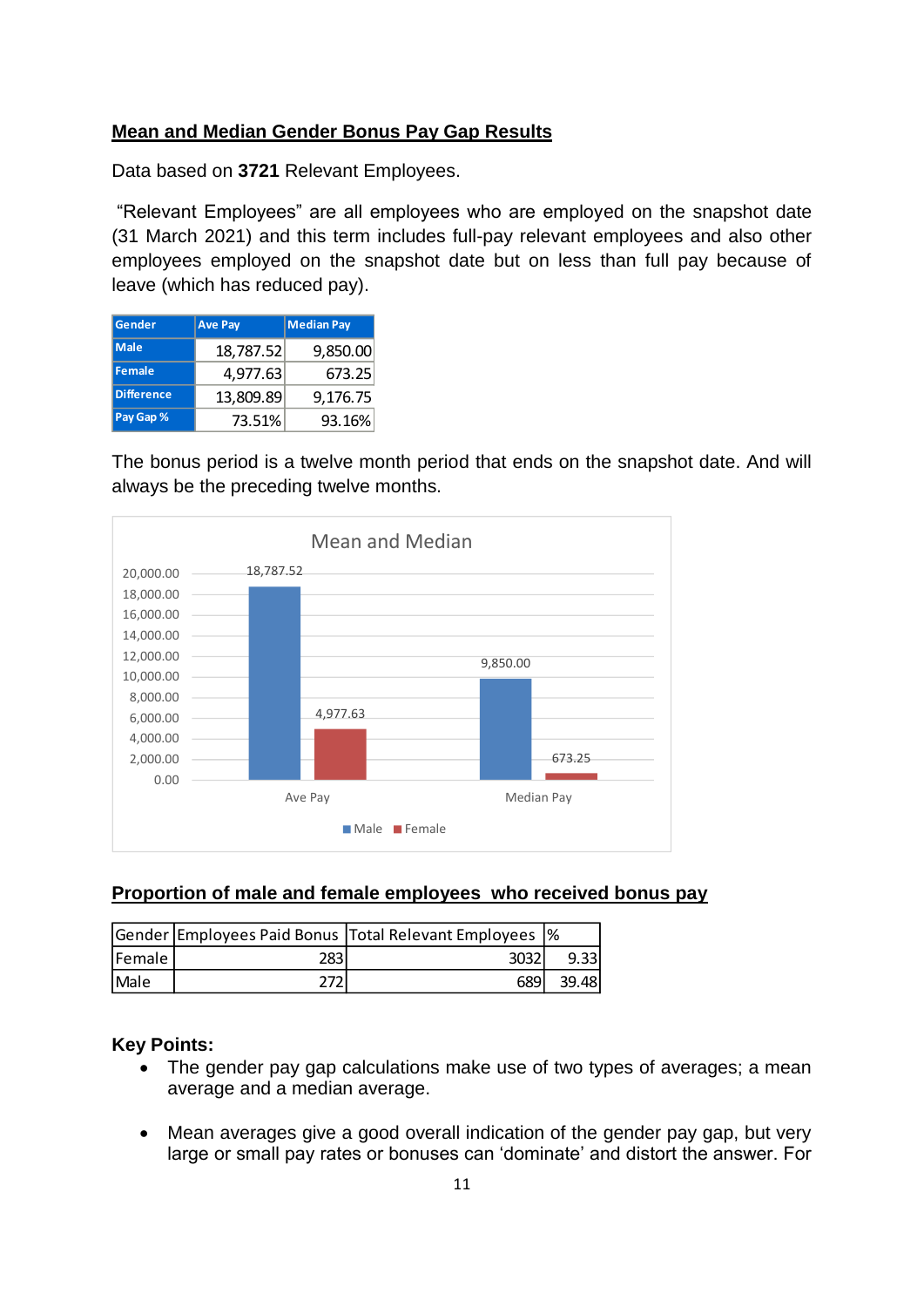example, mean averages can be useful where most employees in an organisation receive a bonus but could be less useful in an organisation where the vast majority of bonus pay is received by a small number of employees (as is the case here).

- Median averages are useful to indicate what the 'typical' situation is i.e. in the middle of an organisation and are not distorted by very large or small pay rates or bonuses. However, this means that not all gender pay gap issues will be picked up.
- The bonus pay criteria includes Clinical Excellence Awards (CEAs) Awards paid to 46 female and 91 male medical staff during 1<sup>st</sup> April 2020 and 31<sup>st</sup> March 2021. It also includes Long Service Awards (monetary awards in the form of shopping vouchers) given in 2021 for service gained in 2020. 45 Females and 7 Males received a Long Service Award (LSA). Therefore, the number of employees who received a bonus payment is small, the value and type of bonus payments received is varied with more men receiving the higher value CEAs and more women receiving the lower value LSAs and this has distorted the figure.
- The Clinical Excellence Awards payments have been included in the bonus pay calculation (and the average hourly rate calculation) because the payments are subject to eligible applicants demonstrating that they are performing 'over and above' the standards expected in their role. Also in accordance with the Trust's Local Employer Based Awards (Clinical Excellence Awards) Policy the awards are subject to application for renewal every 5 years.
- This calculation expresses the number of staff receiving bonus pay as a percentage of the total number of staff in each gender group.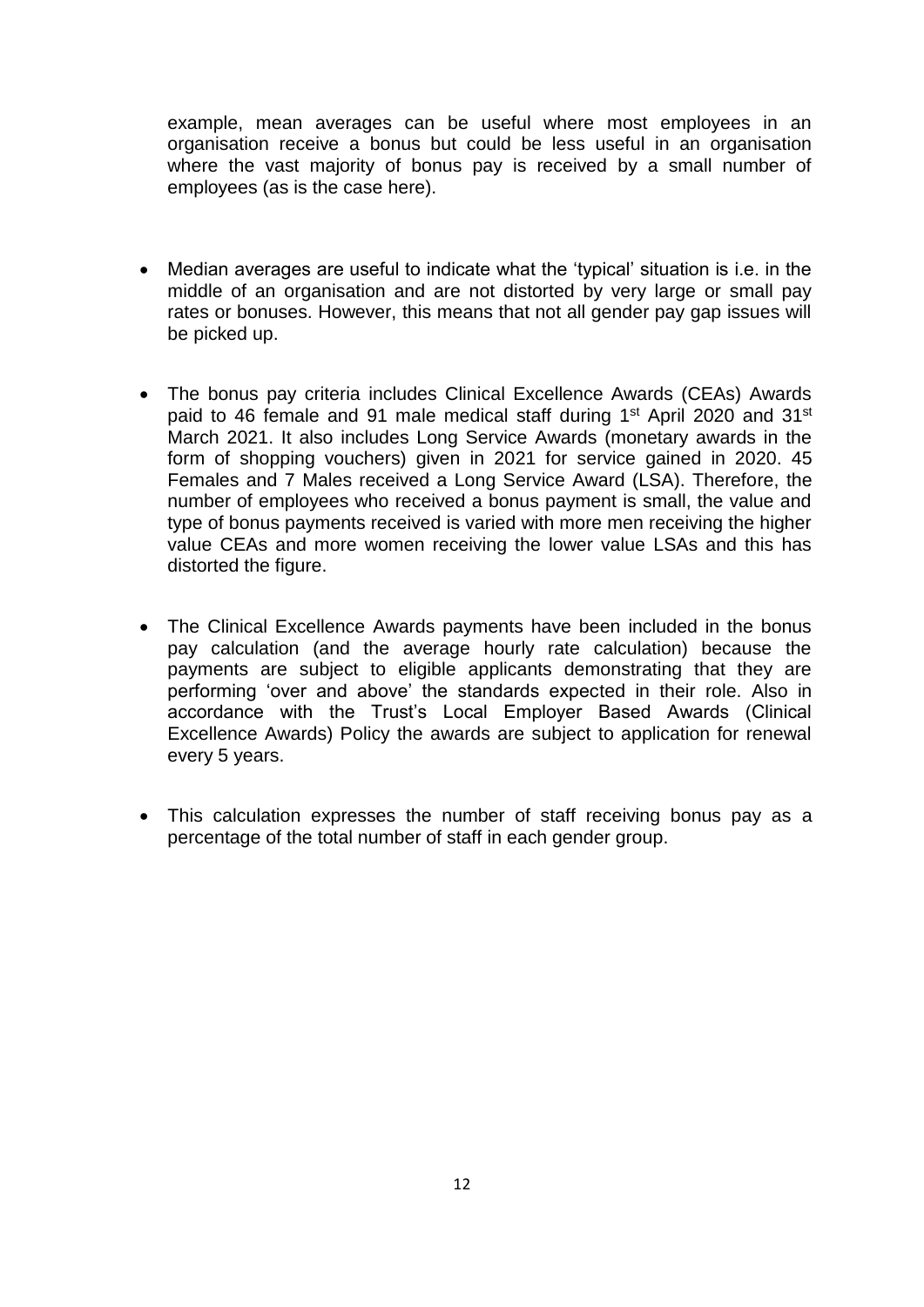# **Appendix 2**

# **Non - Medical and Dental Gender Pay Gap Results**

Data from ESR as at 31 March 2021

Data based on 3097 Full Pay Relevant Employees.

A " Full Pay Relevant Employee" is any employee who is employed on the snapshot date (31 March 2020) and who is paid their usual full basic pay during the relevant pay period (1 – 31 March 2021).

# **Proportions of male and female employees in each pay quartile based on Ordinary Pay**

| Quartile |     |      |        |        | Female   Male   % Female   % Male   Grand Total |
|----------|-----|------|--------|--------|-------------------------------------------------|
|          | 675 | 991  | 87.21% | 12.79% | 774                                             |
|          | 689 | 84   | 89.13% | 10.87% | 7731                                            |
| 13       | 686 | 88   | 88.63% | 11.37% | 774l                                            |
|          | 647 | 129l | 83.38% | 16.62% | 776                                             |



## **Mean and Median Gender Pay Gap Results**

| <b>Gender</b>     | <b>Mean Hourly Rate</b> |       | <b>Median Hourly Rate</b> |       |  |
|-------------------|-------------------------|-------|---------------------------|-------|--|
| Male              | £                       | 16.33 |                           | 14.86 |  |
| Female            | £                       | 14.88 |                           | 13.79 |  |
| <b>Difference</b> | £                       | 1.45  |                           | 1.07  |  |
| Pay Gap           |                         |       |                           |       |  |
| $\frac{1}{2}$     |                         | 8.88% |                           | 7.20% |  |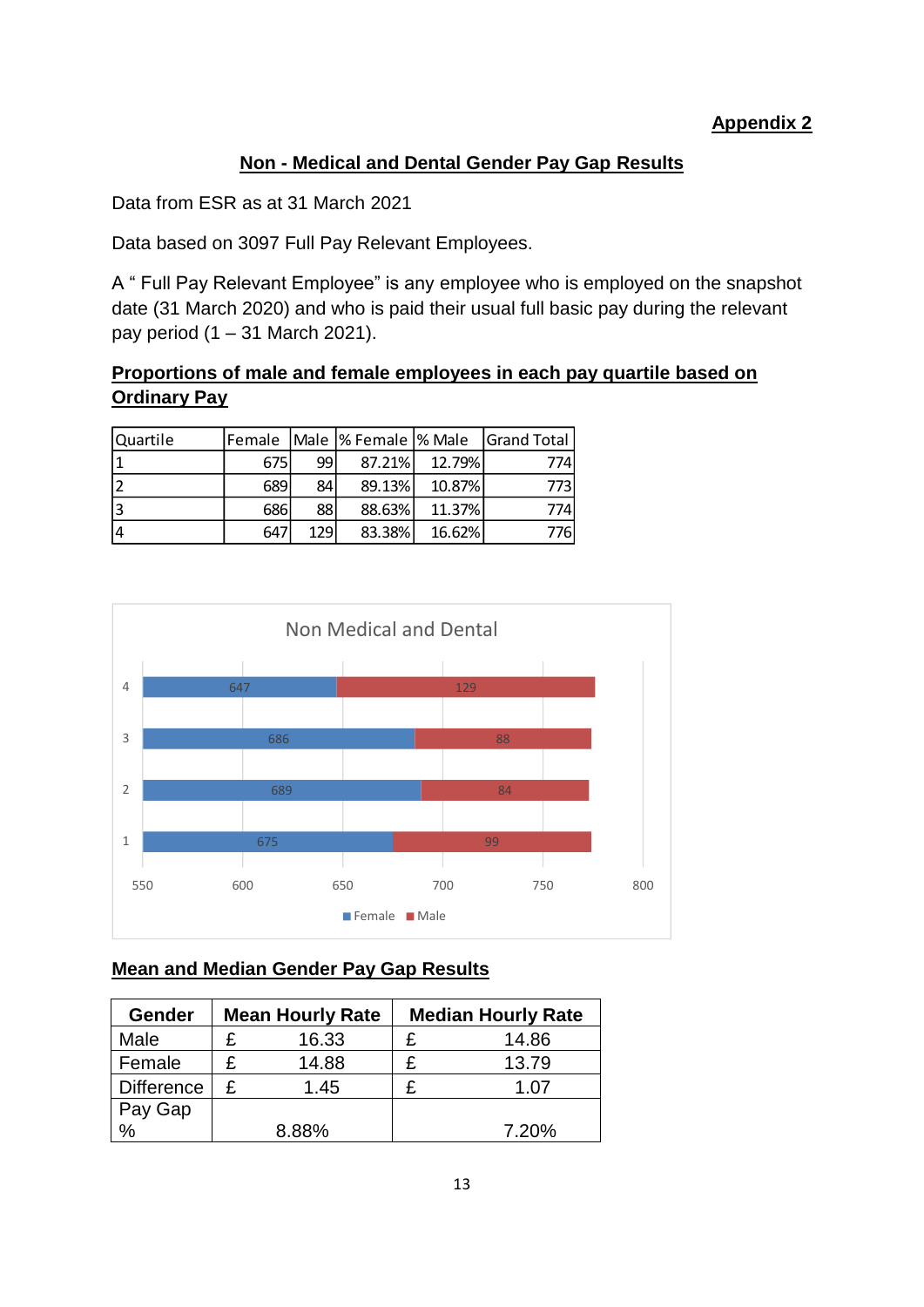

### **Key Points:**

• The percentage variance for the mean hourly rate of pay is 8.87%. This calculation is based on the average hourly rate of 2697 female staff compared to 400 male staff; because the average is calculated over different numbers of staff, some variance is to be expected.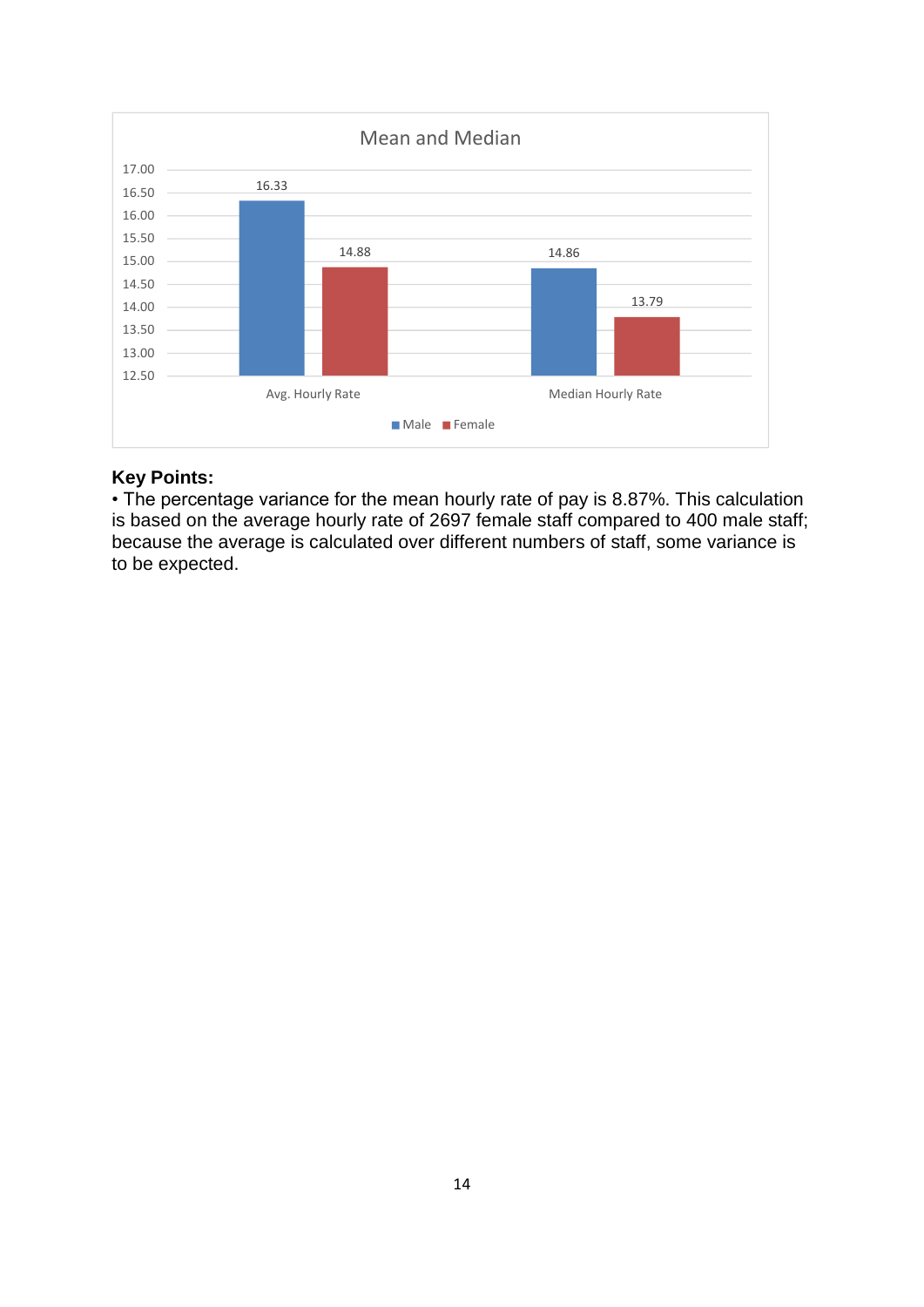# **Appendix 3**

## **Medical and Dental Gender Pay Gap Results**

Data from ESR as at 31 March 2021

Data based on 379 Full Pay Relevant Employees.

A " Full Pay Relevant Employee" is any employee who is employed on the snapshot date (31 March 2020) and who is paid their usual full basic pay during the relevant pay period (1 – 31 March 2021).

# **Proportions of male and female employees in each pay quartile based on Ordinary Pay**

| Quartile | Female | Male | l% Female | I% Male | <b>Grand Total</b> |
|----------|--------|------|-----------|---------|--------------------|
|          | 56     | 39   | 58.95%    | 41.05%  | 95                 |
|          | 37     |      | 39.36%    | 60.64%  | 94l                |
|          | 33     | 61   | 35.11%    | 64.89%  | 94I                |
| 14       | 30     | 66   | 31.25%    | 68.75%  | 96                 |



### **Mean and Median Gender Pay Gap Results**

| <b>Gender</b>     | Avg. Hourly Median |         |
|-------------------|--------------------|---------|
| Male              | 39.4700            | 37.9600 |
| <b>Female</b>     | 32.8600            | 27.5500 |
| <b>Difference</b> | 6.6100             | 10.4100 |
| Pay Gap %         | 16.75%             | 27.42%  |